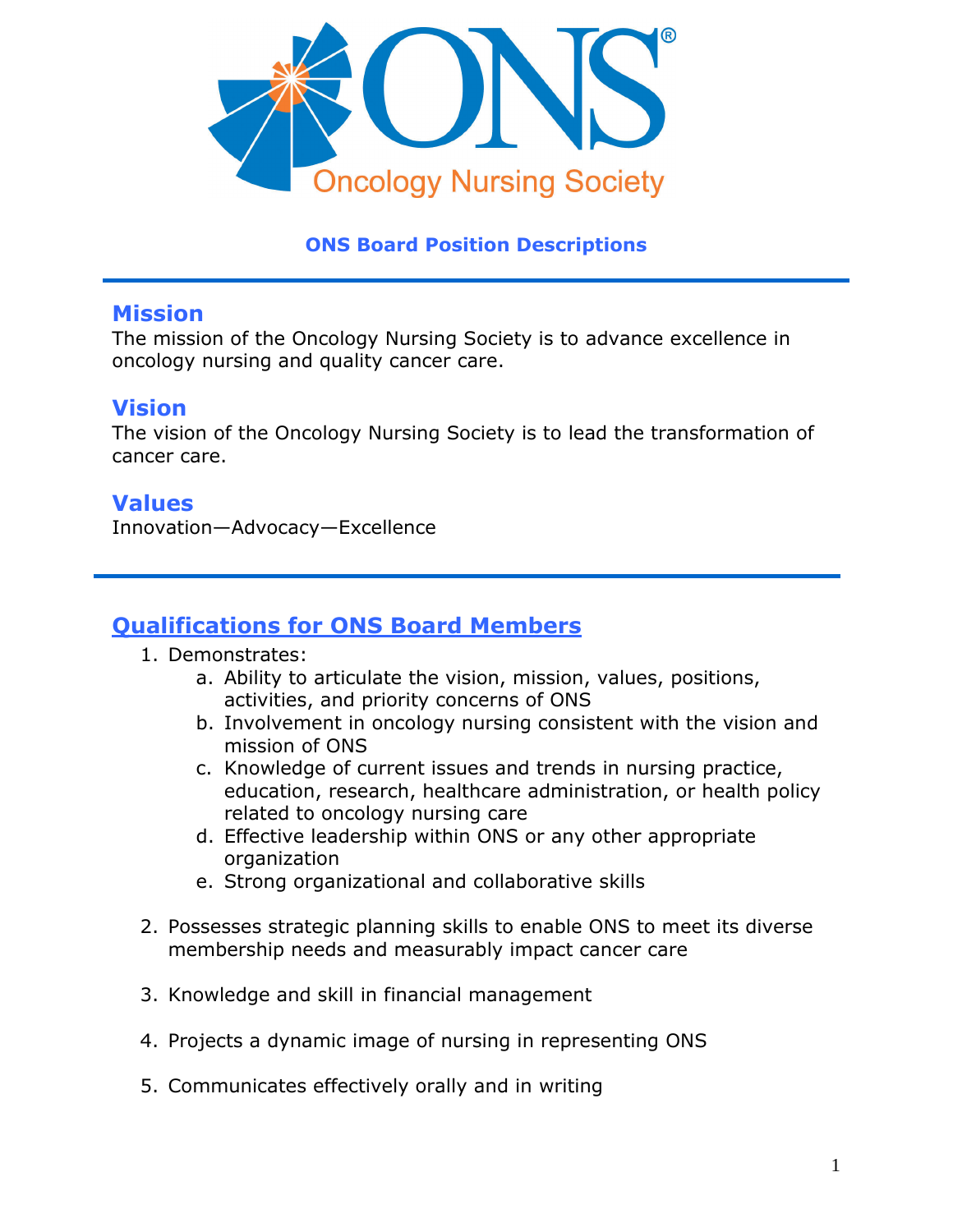- 6. Shows evidence of the ability to effectively conduct meetings and facilitate group process through previous leadership within ONS or any other appropriate organization
- 7. Negotiates work absences with employer to fulfill the obligations of the position

### **Responsibilities of ONS Board Directors**

- 1. Contributes to the development of the strategic planning, monitoring, and priority setting for ONS
- 2. Exercises fiduciary responsibility, actively participating in the ONS budget process (budget development, review, and evaluation of expenditures, revenue, and investments)
- 3. Hires, negotiates contract for, and conducts annual performance appraisal of the Chief Executive Officer (CEO)
- 4. Fosters active visionary thinking, membership input, trend analysis and identification of strategic issues, systematic planning, prioritization, and evaluation that leads to the transformation of cancer care
- 5. Keeps abreast of ONS activities and reviews all materials for Board discussion prior to meetings and conference calls
- 6. Assists and monitors the development and implementation of mechanisms to track ONS Board activities and time commitments, and develops or revises Board position descriptions, including role expectations and commitments
- 7. Acts as a voice for the Society through effective communication, dialogue, and deliberation with members of the Board, general members, external groups, and members of the general public around issues that promote the Society's vision, mission, and strategic plan
- 8. Collaborates with other Board members in defining, developing, and/or revising ONS's position statements and background documents on significant issues
- 9. Facilitates ONS's cultural competence, creating opportunities for inclusiveness, recruitment, and retention of a culturally diverse membership and leadership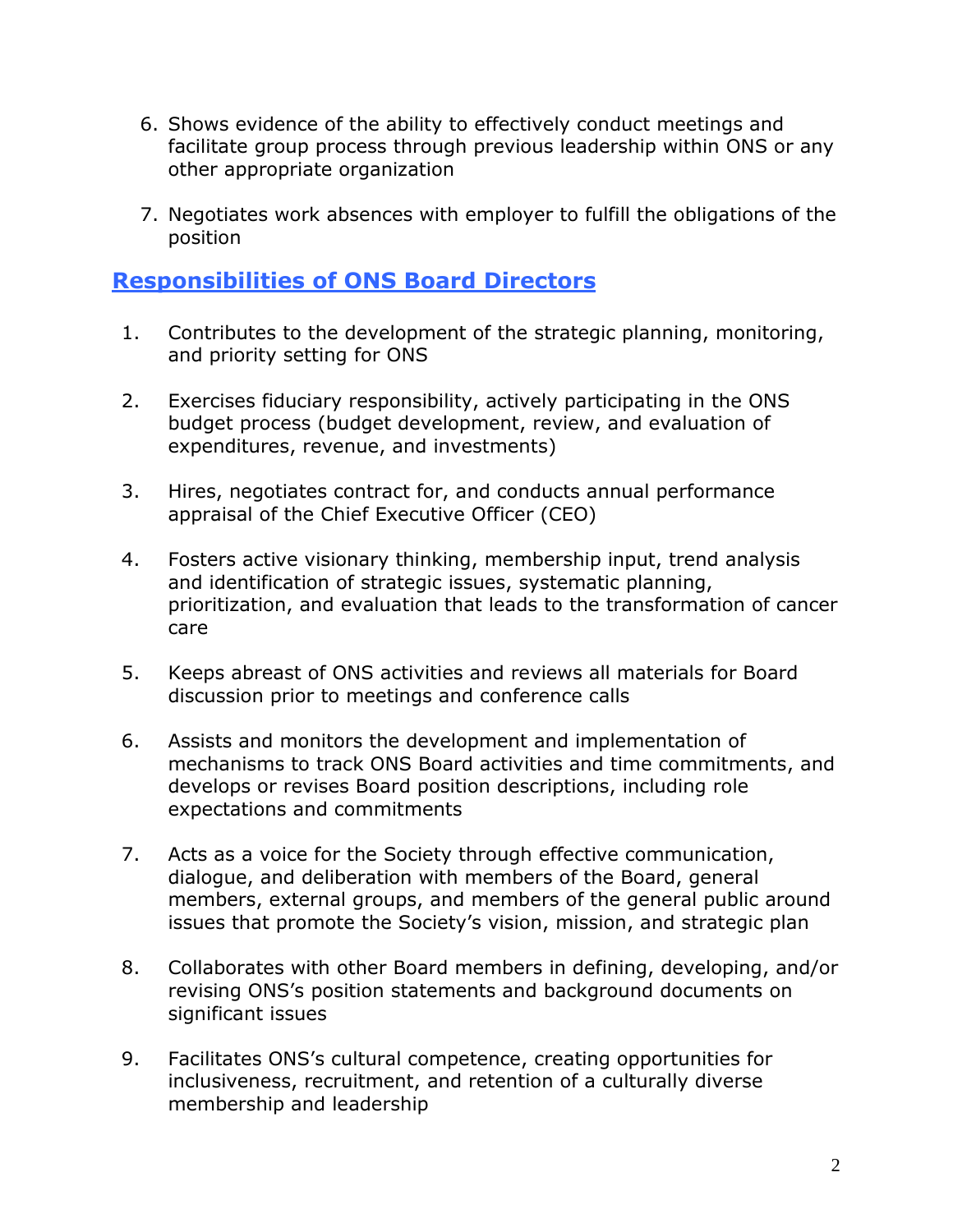- 10. Identifies issues and strategically advocates for oncology professionals and patients with cancer through legislative, educational, financial, and grass\roots efforts
- 11. Participates in creating collaboration and mutual goal attainment among ONS, the Oncology Nursing Certification Corporation, and the ONS Foundation
- 12. Promotes and facilitates strategic collaborative relationships with key external organizations and represents ONS at various national and international nursing, cancer, and healthcare-related organizational meetings, which may include serving as a liaison to another organization as needed
- 13. Maintains oversight of the ONS Bylaws
- 14. Ensures legal compliance with local, state, and federal laws

For additional information on the qualifications for the ONS Board of Directors please see the [ONS Bylaws.](https://www.ons.org/about/bylaws)

### **Responsibilities of the ONS President**

- 1. Establishes an effective and collaborative working relationship with the CEO, consulting on Society activities and progress
- 2. Leads the Board in the strategic planning process and priority setting for ONS
- 3. Facilitates the development of each officer and Director-at-Large, through a cohesive, goal-oriented relationship between the Board and the CEO
- 4. Is an official spokesperson for the Society and acts as a voice through effective communication, dialogue, and deliberation with members of the Board, general members, external groups, and the general public around issues that promote the Society's vision, mission, and strategic plan
- 5. Serves as the official ONS representative to organizations in the nursing and cancer care community
- 6. Oversees the annual evaluation of the CEO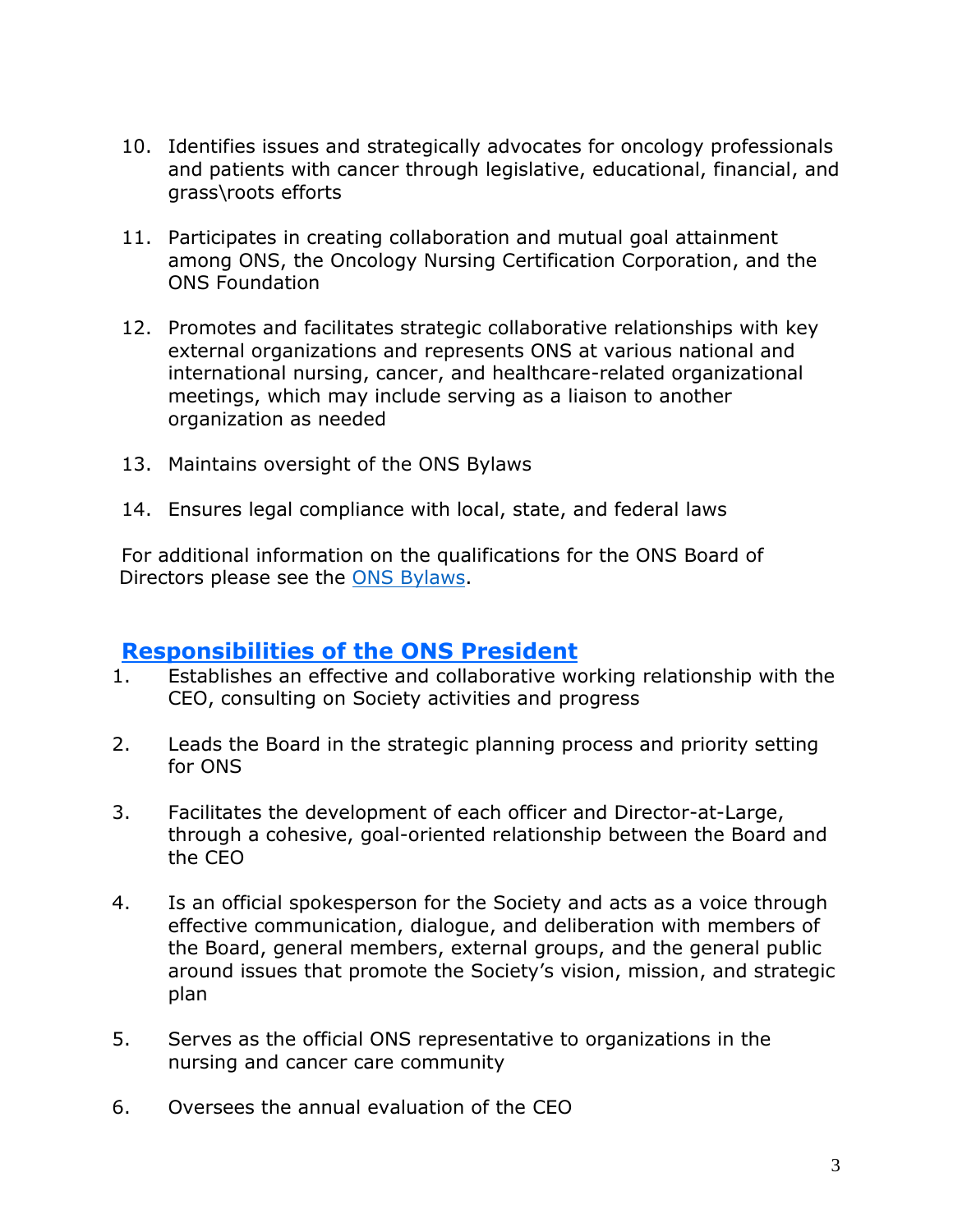- 7. Mentors the President designee and actively facilitates the President designee transition to President
- 8. Works collaboratively with the CEO to prepare the agenda and presides or appoints an appropriate designee at all ONS Board meetings and monthly Board conference calls. Presides at the annual Congress, including conducting the Business Meeting and the July Leadership Meeting. Presides over the President's Council meetings and conference calls.
- 9. Authors President's or Board's messages for various official publications as scheduled
- 10. Functions as a member of the Executive Committee for rapid decisionmaking
- 11**.** Performs other duties customarily pertaining to the office of the President or as directed by the Board

### **Responsibilities of the Treasurer**

- 1. Oversees, in partnership with the Chief Financial Officer (CFO), the Board of Directors' financial processes, including providing the Board of Directors with monthly Treasurer Reports, based on financial information provided by the CFO
- 2. Chairs the budget review components of Board of Directors meeting(s) and the Board of Directors' budget
- 3. Collaborates with the CEO, Chief Operating Officer, and CFO on the budget proposal for the upcoming fiscal year
- 4. Makes recommendations concerning revenues and expenditures to meet budget parameters approved by the Board, submitting adjustments to the Board for approval
- 5. Oversees the ONS investments along with the Board of Directors, the CEO, financial advisors, and the CFO to attain targeted return at acceptable risk
- 6. Serves as the ONS representative to the Audit Committee and collaborates with the CFO to understand the annual audit and IRS reports
- 7. Serves as Chair of the Finance Committee at a minimum of one meeting per year as well as conference calls as needed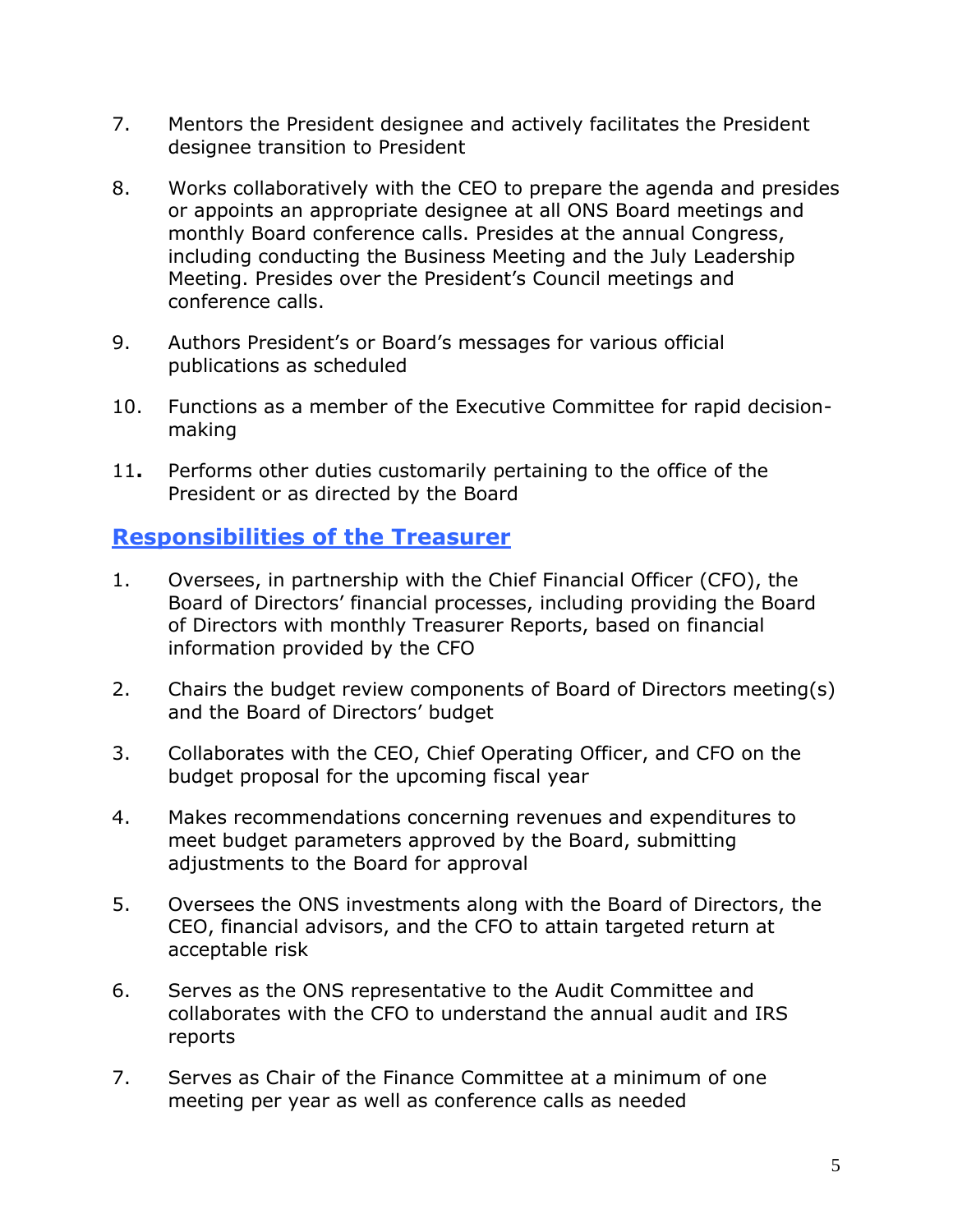- 8. Responsible for providing guidance to the Board of Directors and project teams regarding fiscal matters
- 9. Functions as a member of the Executive Committee for rapid decisionmaking

## **Responsibilities of the Secretary**

- 1. Meeting minutes
	- a. Keeps accurate records of Society and Board actions
	- b. Proofreads and edits Board meeting minutes with the assistance of the National Office Executive Assistant, who acts as recorder, the CEO, and the President. If the National Office Executive Assistant is unavailable during part of or entire meetings of the Board, the Board Secretary is responsible for preparing minutes
	- c. Collaborates with the National Office staff to ensure timely distribution of Board meeting minutes
		- i. Board Members, CEO, attorney, and parliamentarian
	- d. Prepares highlights of Board meetings and action items for ONS
- 2. Oversees and/or prepares official correspondence, in coordination with ONS staff, as directed by the Board
- 3. Functions as a communication focal point between the Board and the membership
- 4. Functions as a member of the Executive Committee for rapid decisionmaking
- 5. Performs special assignments at Congress. Records minutes at the Annual Business meeting and documents key issues.

# **Evaluation Criteria**

- 1. Participates in annual Board appraisal and post-meeting evaluations.
- 2. Completes an annual self-evaluation related to board work and effectiveness.

# **Position Term**

Three years.

**Time Commitment**

TIME COMMITMENT WILL INCLUDE WEEKDAYS AND WEEKENDS AND MAY INCLUDE HOLIDAYS.